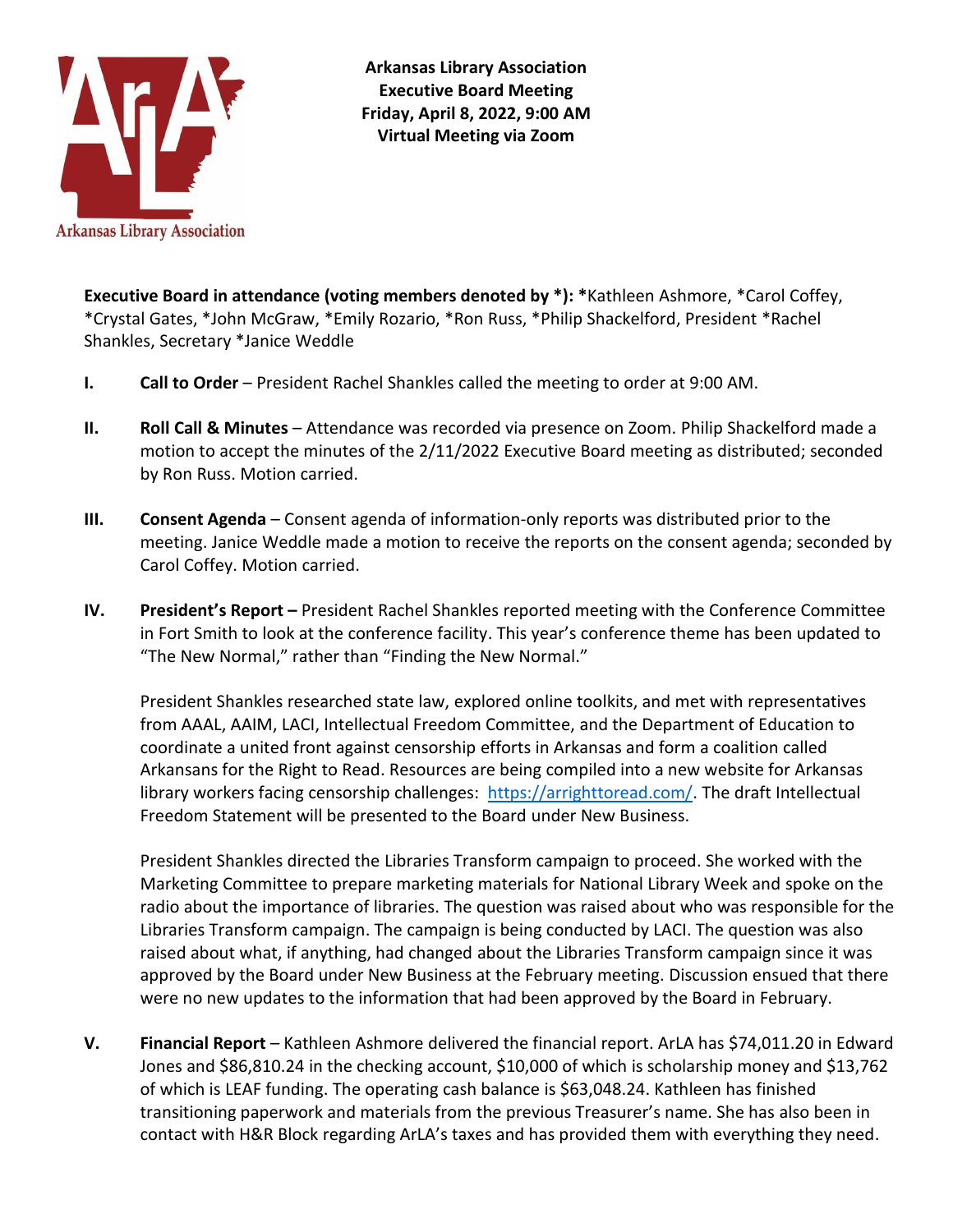**VI. ALA Councilor Report** – Crystal Gates delivered the ALA Councilor's report. The Transforming ALA Governance Taskforce (TAG) led a discussion at the recent ALA Council Meeting regarding their third proposal of the proposals originally brought to Council in January. This proposal addressed whether the Executive Board or Council would be the governing body for ALA. At their meeting, Council approved moving policy making authority to the Executive Board and Council would become an advisory body. This would not be an immediate change. It will be voted on again during ALA Annual and would then need to be voted on by the full ALA membership. Council also plans to further discuss the size of the new advisory body and the size and makeup of the Executive Board.

The question was raised about how this change came about, given previous votes from Council about becoming an advisory body instead of the policy-making body for ALA. Crystal reminded the group that the entire reorganization conversation came about from the results of a membership survey many years ago, where members raised concerns about the size of ALA and a lack of clarity on how to get involved or run for Council. The subsequent taskforces studying the issue recommended converting Council to an advisory body and placing policy-making authority in the much smaller group making up the Executive Board. As the matter has been discussed and voted on during Council meetings, the votes have been very close between the number of people who support making Council an advisory body and those who want it to remain the policy-making body. Crystal pointed out that many of the same conversations and arguments about efficiency, transparency, diversity, inclusion, and checks and balances from supporters on both sides of this issue have been recurring for the last few years. Crystal stated her opinion that people have become weary of the ongoing debate. When it was voted on during the recent meeting, it passed by a narrow margin. Crystal pointed out again that these votes have all been "in concept" and that they are still subject to further votes, including a vote by the full ALA membership.

**VII.** SELA Report – Emily Rozario delivered the SELA report. The SELA Conference will be held October 11-14, 2022 in Meridian, MS. Additional details will be available following SELA's next meeting on May 14.

## **VIII. Committee/CI Reports**

- **a. Intellectual Freedom Committee** John McGraw reported on behalf of the committee that the Intellectual Freedom Statement has been drafted and will be voted on in New Business.
- **b. ALPS CI** Amy DeVooght reported that the CI has submitted Bylaws to the Board for approval. Their next meeting will be in June.
- **c. Awards Committee** Melissa Freiley reported on behalf of Quanta Wyatt. Awards nominations will open April 15 and close June 1.
- **d. Conference Committee**  Carol Coffey reported that the committee visited the conference center in March and were able to move forward with additional plans. The call for program proposals is open. They are communicating with potential speakers for the conference and will release more information about that as they confirm those speakers. Registration for the 2022 ArLA Conference will open June 1 and close at the end of September.
- **e. Web Services Committee**  Ron Russ reported the committee's findings regarding a Zoom account for ArLA. The committee believes ArLA would need to purchase the Pro option from Zoom, at a cost of \$149.90 per year, per license. That option allows for up to nine licenses and up to 100 participants. Discussion ensued about the flexibility of the purchase options and the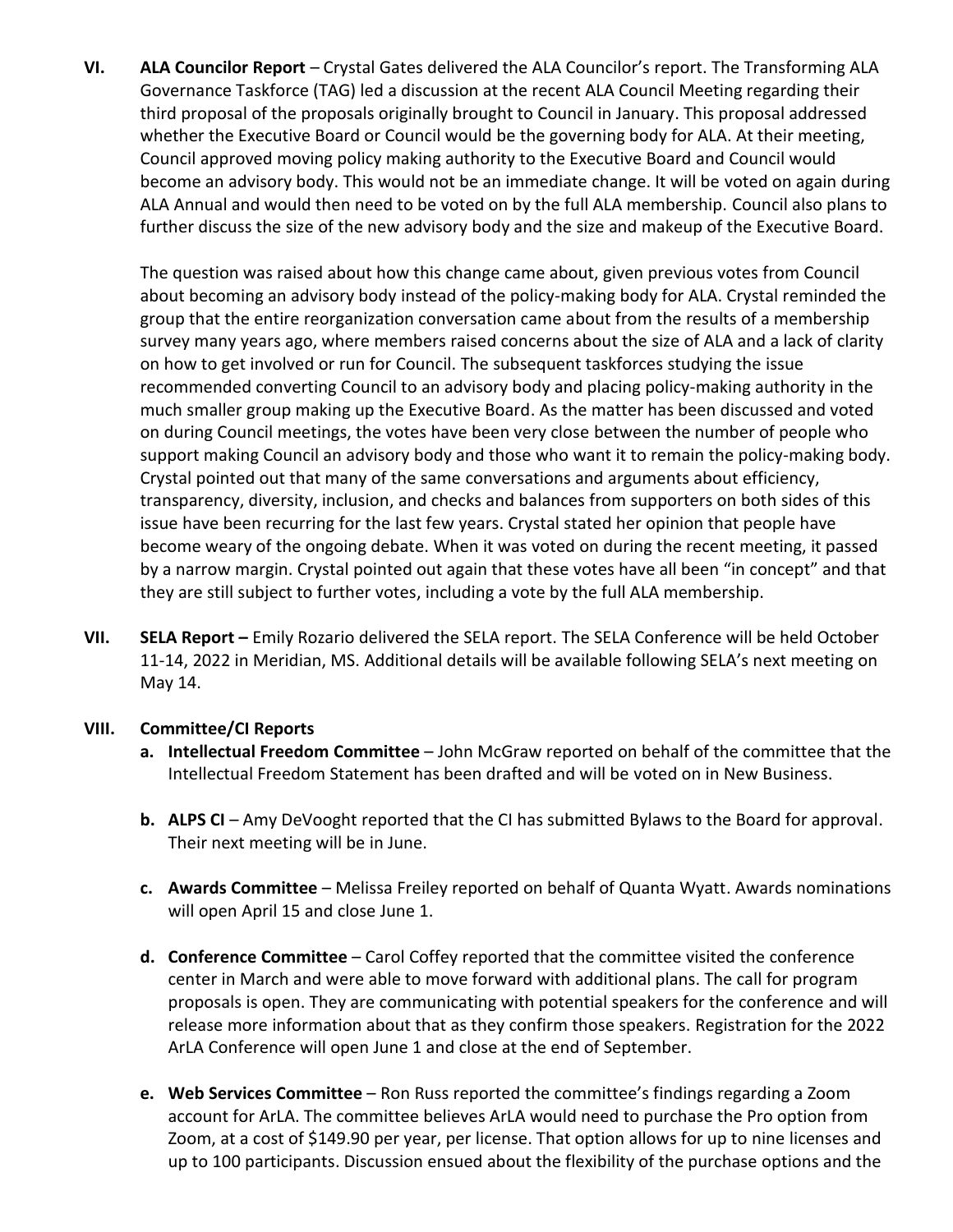urgency of acquiring a license for ArLA. Kathleen Ashmore made a motion to acquire one license under Zoom's Pro option at a cost of \$149.90 per year, per license. Philip Shackelford seconded. Discussion ensued that one license may not be sufficient to meet ArLA's needs. Janice Weddle offered a friendly amendment to the original motion for ArLA to acquire two licenses under Zoom's Pro option (at a cost of \$299.80 per year). Kathleen Ashmore amended the original motion as suggested; seconded by Philip Shackelford. Motion carried.

**f. Youth Services CI** – No representative of the CI gave an additional report.

## **IX. Business Items**

- **a. Intellectual Freedom Statement** Janice Weddle made a motion for ArLA to sign the Intellectual Freedom Statement as distributed; Ron Russ seconded. John McGraw stated that one spelling correction had been made since the draft was distributed. Motion carried.
- **b. Arkansans for the Right to Read** Kathleen Ashmore made a motion for ArLA to officially join the Arkansans for the Right to Read group; seconded by Crystal Gates. President Shankles observed that the group is a coalition formed to assist librarians in different ways with various resources as they face ongoing challenges and censorship. Motion carried.
- **c. Conference Registration Costs and Budget** Carol Coffey made a motion on behalf of the committee to approve the submitted budget. A question was raised about how the anticipated number of conference attendees was determined. Carol responded that the committee made conservative estimates for the number of attendees, using figures below the number of attendees at the last virtual conference and in line with lower attendee numbers typically seen at conferences that occur outside of central Arkansas. The motion to adopt the budget as submitted carried.

Carol Coffey made a motion to set the registration costs for the 2022 conference. The committee's proposed registration costs and extra tickets for meals were set at amounts sufficient to cover the costs of catering, which will be substantial. An early bird registration option is included to encourage earlier registration. A one-day only registration cost is being offered for Saturday. Preconference options will also be offered. An institutional registration option is not being offered this year, due to the overall cost of the conference and unknown variables. The motion to set the registration costs as submitted carried.

- **d. Everylibrary –** President Shankles announced that no information had been provided to the Board regarding this agenda item. Philip Shackelford made a motion to revisit this agenda item at the Board's June meeting; seconded by Ron Russ. Motion carried.
- **e. ALPS Bylaws –** Janice Weddle made a motion to receive the ALPS Bylaws as submitted; seconded by Kathleen Ashmore. The question was raised if these bylaws had been vetted by the Bylaws & Handbook Committee. Janice Weddle stated that the ALPS Bylaws had been reviewed by the Bylaws & Handbook Committee and are in agreement with ArLA's governing documents. Motion carried.
- **f. Youth Services Bylaws –** Kathleen Ashmore made a motion to receive the Youth Services Bylaws as submitted; seconded by Philip Shackelford. Discussion ensued. The question was raised again if these bylaws had been vetted by the Bylaws & Handbook Committee, and Janice Weddle stated that they had not been reviewed. Janice Weddle observed that one section of